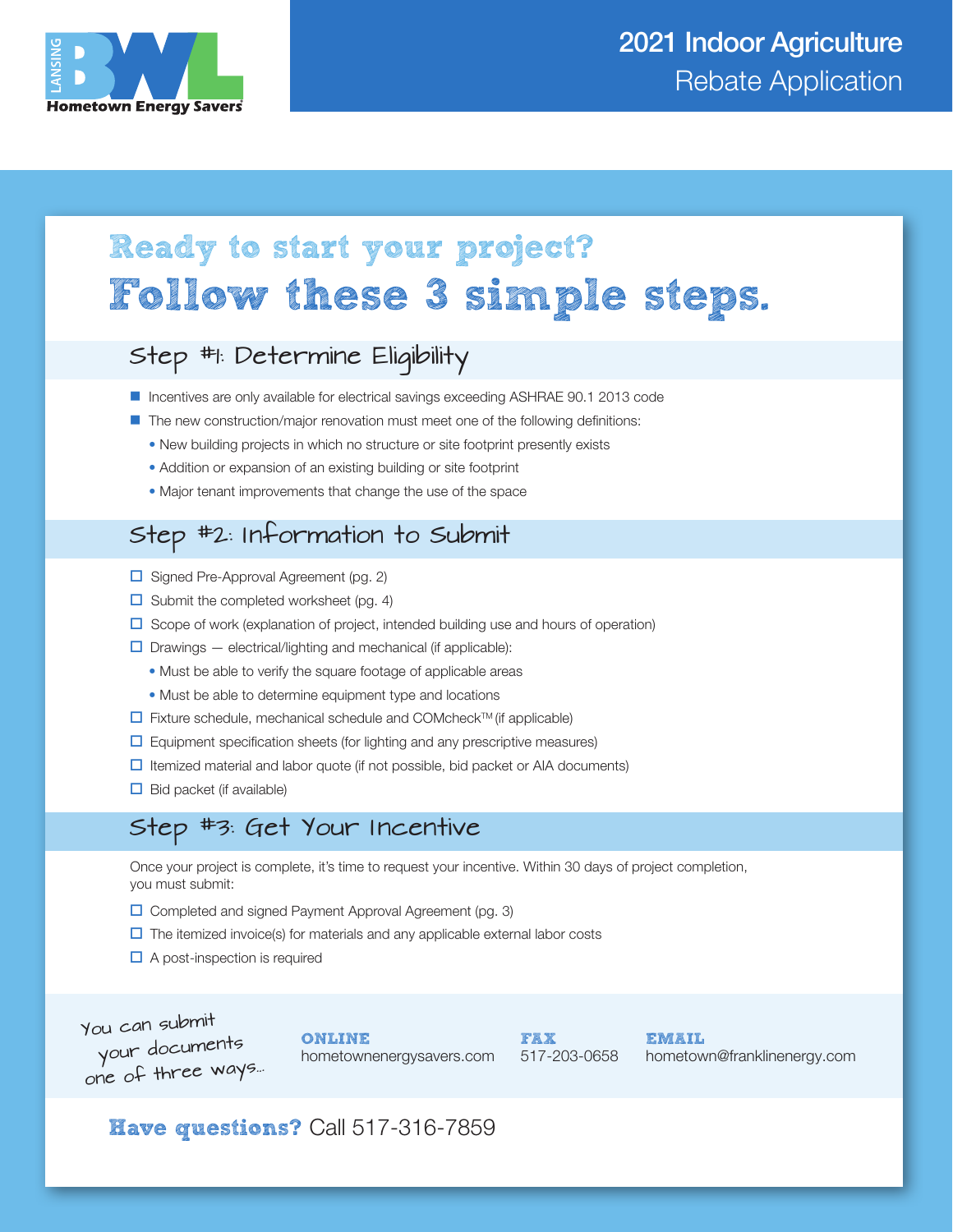

### Pre-Approval Agreement

Please complete and submit this page, along with the appropriate worksheet(s) and quotes with model numbers from your contractor, before you begin your project. If you plan to install the equipment yourself (as opposed to hiring a contractor to do so), please submit a quote/proposal for the cost of the equipment from a supplier or distributor. If your project meets the pre-approval criteria, you will receive a letter indicating the funds have been reserved. You can then proceed with completing your project.

| Name of Business                                                                                                                                                                                                                                                                                                                                                                                                                                                                                                                                                                                                                                                                                                                                                                                                                    |                         | Phone                                                     | Email                     |                                   |  |  |
|-------------------------------------------------------------------------------------------------------------------------------------------------------------------------------------------------------------------------------------------------------------------------------------------------------------------------------------------------------------------------------------------------------------------------------------------------------------------------------------------------------------------------------------------------------------------------------------------------------------------------------------------------------------------------------------------------------------------------------------------------------------------------------------------------------------------------------------|-------------------------|-----------------------------------------------------------|---------------------------|-----------------------------------|--|--|
| Mailing Address                                                                                                                                                                                                                                                                                                                                                                                                                                                                                                                                                                                                                                                                                                                                                                                                                     |                         | City                                                      | State                     | ZIP Code                          |  |  |
| <b>Installation Address</b>                                                                                                                                                                                                                                                                                                                                                                                                                                                                                                                                                                                                                                                                                                                                                                                                         |                         | City                                                      | <b>State</b>              | ZIP Code                          |  |  |
| Annual Hours of Operation<br><b>BWL Electric Account #</b>                                                                                                                                                                                                                                                                                                                                                                                                                                                                                                                                                                                                                                                                                                                                                                          |                         | Taxpayer ID # (FEIN or Payee)                             |                           |                                   |  |  |
| Building Use (Please Check One):                                                                                                                                                                                                                                                                                                                                                                                                                                                                                                                                                                                                                                                                                                                                                                                                    |                         |                                                           |                           |                                   |  |  |
| $\Box$ Office<br>Retail                                                                                                                                                                                                                                                                                                                                                                                                                                                                                                                                                                                                                                                                                                                                                                                                             | Warehouse               | $\Box$ Restaurant                                         | Grocery Store/Supermarket | New Construction                  |  |  |
| ⊤Manufacturing<br>$\Box$ Lodging                                                                                                                                                                                                                                                                                                                                                                                                                                                                                                                                                                                                                                                                                                                                                                                                    | School (K-12)           | $\Box$ Healthcare Facility<br>School (College)            |                           | Other/Miscellaneous               |  |  |
| How did you learn about the program?<br>$\Box$ My Utility                                                                                                                                                                                                                                                                                                                                                                                                                                                                                                                                                                                                                                                                                                                                                                           |                         | □ Utility Website □ Mail/Bill Insert □ Event □ Contractor |                           | $\Box$ Online<br>$\Box$ Newspaper |  |  |
| Name of Supplier/Distributor                                                                                                                                                                                                                                                                                                                                                                                                                                                                                                                                                                                                                                                                                                                                                                                                        |                         | <b>Contact Name</b>                                       |                           |                                   |  |  |
| Name of Installing Contractor                                                                                                                                                                                                                                                                                                                                                                                                                                                                                                                                                                                                                                                                                                                                                                                                       | <b>Contact Name</b>     |                                                           |                           |                                   |  |  |
| <b>Address</b>                                                                                                                                                                                                                                                                                                                                                                                                                                                                                                                                                                                                                                                                                                                                                                                                                      |                         | City                                                      | <b>State</b>              | ZIP Code                          |  |  |
| <b>Contractor Phone</b>                                                                                                                                                                                                                                                                                                                                                                                                                                                                                                                                                                                                                                                                                                                                                                                                             | <b>Contractor Email</b> |                                                           |                           |                                   |  |  |
| <b>Certifications and Signature</b><br>I hereby certify that: 1. The information contained in this application is accurate and complete. 2. All rules of this incentive application have been followed.<br>3. I have read and understand the Terms and Conditions included with this document. I agree to verification of equipment installation which may include a site<br>inspection by a program or utility representative. I understand that I am not allowed to receive more than one incentive from this program on any piece<br>of equipment. I hereby agree to indemnify, hold harmless and release the utility from any actions or claims in regard to the installation, operation and disposal<br>of equipment (and related materials) covered herein, including liability from any incidental or consequential damages. |                         |                                                           |                           |                                   |  |  |
| <b>Customer Signature</b>                                                                                                                                                                                                                                                                                                                                                                                                                                                                                                                                                                                                                                                                                                                                                                                                           |                         |                                                           |                           | Date Submitted                    |  |  |
| <b>Print Customer Name</b>                                                                                                                                                                                                                                                                                                                                                                                                                                                                                                                                                                                                                                                                                                                                                                                                          |                         |                                                           |                           | <b>Estimated Completion Date</b>  |  |  |

You can submit your documents one of three ways...

ONLINE hometownenergysavers.com



#### EMAIL hometown@franklinenergy.com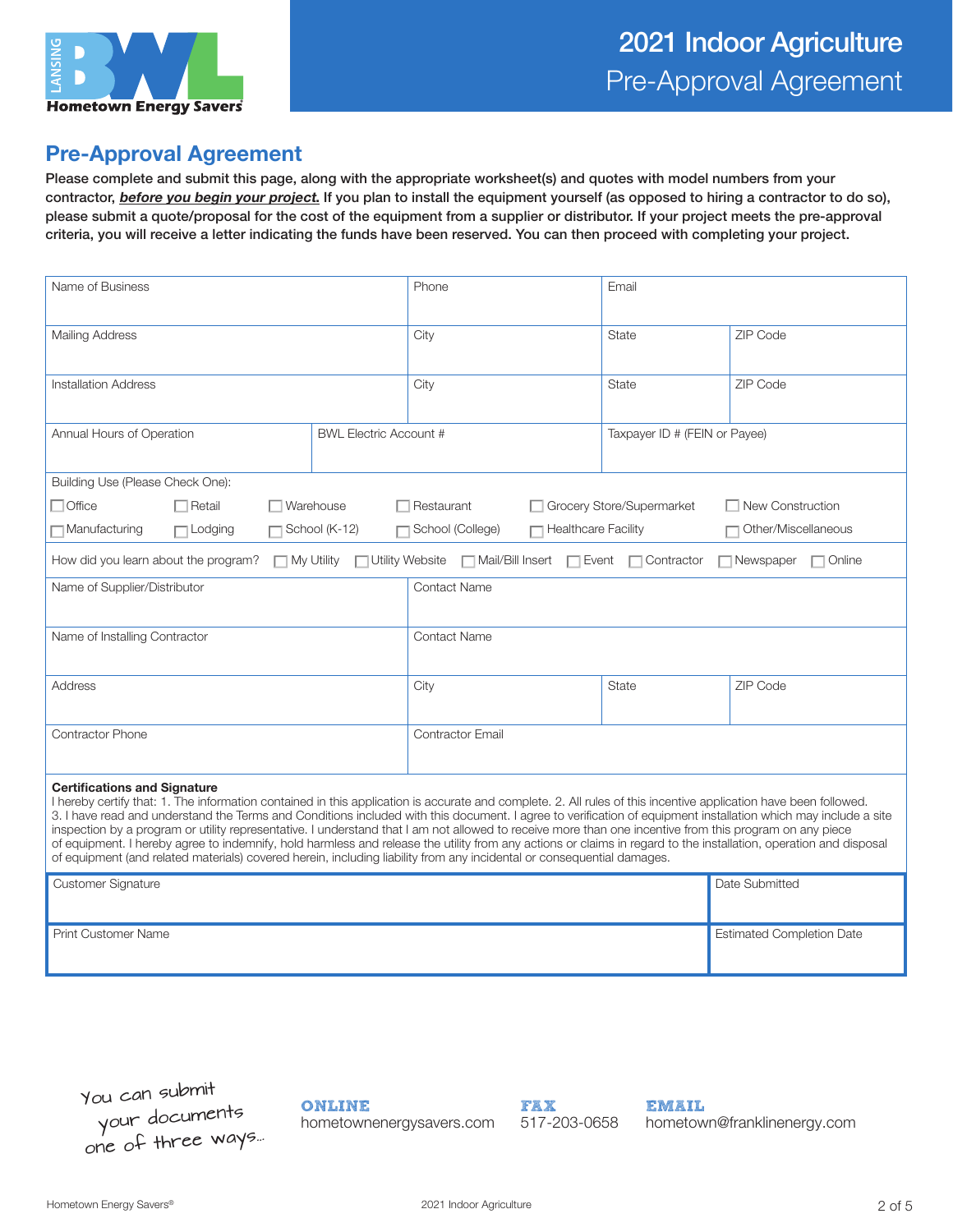

### Payment Approval Agreement

Please complete and submit this page, along with your itemized invoice(s), within 30 days of project completion.

| Name of Business            |                                   |      |                               |          |
|-----------------------------|-----------------------------------|------|-------------------------------|----------|
| <b>Total Project Cost</b>   | <b>Total Incentives Requested</b> |      | Pre-Approval Incentive Amount |          |
| <b>Mailing Address</b>      |                                   | City | State                         | ZIP Code |
| <b>Installation Address</b> |                                   | City | State                         | ZIP Code |
| <b>Print Name</b>           | Date                              |      | Installation Completion Date  |          |
|                             |                                   |      |                               |          |

#### Certifications and Signature

I certify that I am an eligible Lansing Board of Water & Light (BW&L) electric utility customer and that the efficiency measures in this application were installed in this facility in 2021. I certify that I have read and complied with the Terms and Conditions of this application. By submitting this application, I understand that this facility may be inspected by employees or contractors/subcontractors of the BWL to verify installation of any and all measures applied for in this application and that the project follows all program guidelines.

Customer Signature (Must Be Same Person Who Signed Pre-Approval Agreement)

#### OPTIONAL: Complete section below ONLY if incentive is to be paid to a third party other than the customer.

| Make Payable To                                                                                                                                                                                                                                                                                                                      | <b>Contact Name</b>                     |                                    |  | Contact Phone |  |
|--------------------------------------------------------------------------------------------------------------------------------------------------------------------------------------------------------------------------------------------------------------------------------------------------------------------------------------|-----------------------------------------|------------------------------------|--|---------------|--|
| <b>Mailing Address</b>                                                                                                                                                                                                                                                                                                               | City                                    | State                              |  | ZIP Code      |  |
| Taxpayer ID # (FEIN or Payee)                                                                                                                                                                                                                                                                                                        | Tax Status (Please Check One):          |                                    |  |               |  |
|                                                                                                                                                                                                                                                                                                                                      | $\Box$ Corporation<br>$\Box$ Tax Exempt | $\Box$ Other:<br>$\Box$ Individual |  |               |  |
| <b>Print Name</b><br>Date                                                                                                                                                                                                                                                                                                            |                                         |                                    |  |               |  |
| <b>Certifications and Signature</b><br>am authorizing the payment of the incentive to the third party named above, and I understand that I will not be receiving the incentive payment. I also<br>understand that my release to a third party does not exempt me from the program requirements outlined in the Terms and Conditions. |                                         |                                    |  |               |  |
| Customer Signature (Must Be Same Person Who Signed Pre-Approval Agreement)                                                                                                                                                                                                                                                           |                                         |                                    |  |               |  |
| I certify that I have read and complied with the Terms and Conditions of this application.                                                                                                                                                                                                                                           |                                         |                                    |  |               |  |
| Third Party Rebate Recipient Signature                                                                                                                                                                                                                                                                                               |                                         |                                    |  |               |  |

 You can submit your documents one of three ways...

ONLINE hometownenergysavers.com



#### EMAIL

hometown@franklinenergy.com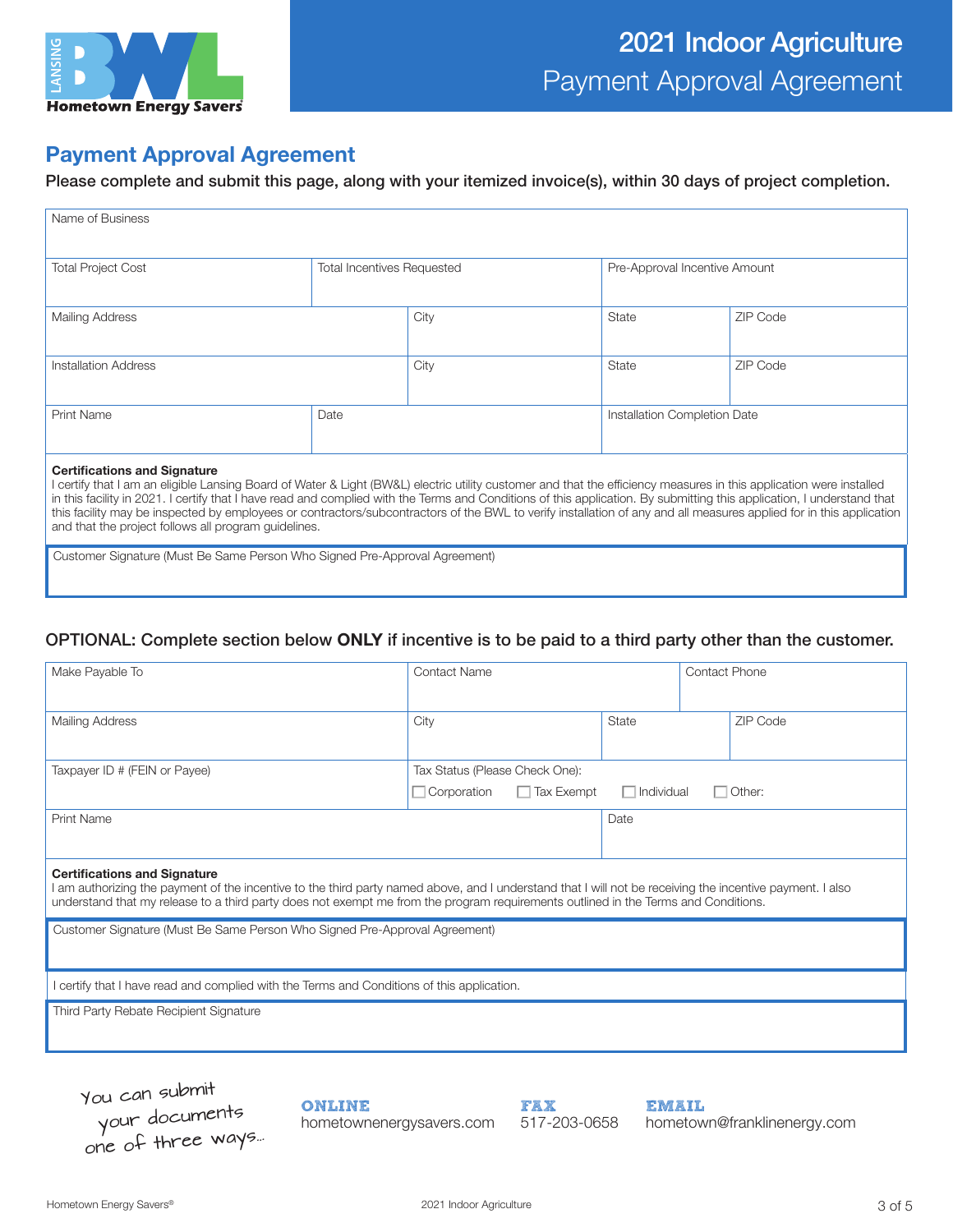

## Indoor Agriculture

#### Cannabis Grow Lighting

This measure application is for indoor cannabis grow facilities that operate year-round.

\* Photosynthetic Photon Efficacy (PPE) ≥ 1.9 µmol/J and Power Factor ≥ 0.9.

\* New lighting must be UL listed.

\* Minimum lifetime of 36,000 hours and minimum warranty of 5 years.

\* HVAC reduction requires mechanical cooling year-round; no free cooling and must have new grow lights to be eligible.

#### New Facility Cannabis Grow Lighting (For new construction, expansion, or renovation)

| Measure                                          | Quantity | Incentive<br>Per Fixture | Total<br>Incentive |
|--------------------------------------------------|----------|--------------------------|--------------------|
| LED Cannabis Grow Lights, Seedling               |          | \$250.00                 |                    |
| LED Cannabis Grow Lights, Vegetative             |          | \$250.00                 |                    |
| LED Cannabis Grow Lights, Flowering              |          | \$325.00                 |                    |
| HVAC Reduction due to conversion to LED lighting |          | \$60,00                  |                    |

| <b>Existing Facility Cannabis Grow Lighting (For retrofit)</b> |          |                      |          |                      |         |                      |           |  |
|----------------------------------------------------------------|----------|----------------------|----------|----------------------|---------|----------------------|-----------|--|
| Measure                                                        | Existing |                      | Proposed |                      | Watts   | Incentive per        | Total     |  |
|                                                                | Quantity | <b>Watts/Fixture</b> | Quantity | <b>Watts/Fixture</b> | Reduced | <b>Watts Reduced</b> | Incentive |  |
| LED Cannabis Grow Lights, Seedling                             |          |                      |          |                      | 0       | \$0.70               |           |  |
| LED Cannabis Grow Lights, Vegetative                           |          |                      |          |                      | 0       | \$0.70               |           |  |
| LED Cannabis Grow Lights, Flowering                            |          |                      |          |                      | 0       | \$0.70               |           |  |
| HVAC Reduction due to conversion to LED lighting               |          |                      |          |                      |         | \$0.15               |           |  |

| <b>Cannabis Grow Facility Dehumidification</b>                                                                                                                           |          |                      |                        |                    |  |  |  |  |
|--------------------------------------------------------------------------------------------------------------------------------------------------------------------------|----------|----------------------|------------------------|--------------------|--|--|--|--|
| New or retrofit application excluding greenhouse installations<br>* Proposed unit must have an Energy Factor of 2.80 L/kWh or greater and be greater than 155 pints/day. |          |                      |                        |                    |  |  |  |  |
| Measure                                                                                                                                                                  | Quantity | Pint/Dav<br>Capacity | Incentive/<br>Pint/Dav | Total<br>Incentive |  |  |  |  |
| Dehumidification of Indoor Horticultural facilities                                                                                                                      |          |                      | \$3.50                 |                    |  |  |  |  |